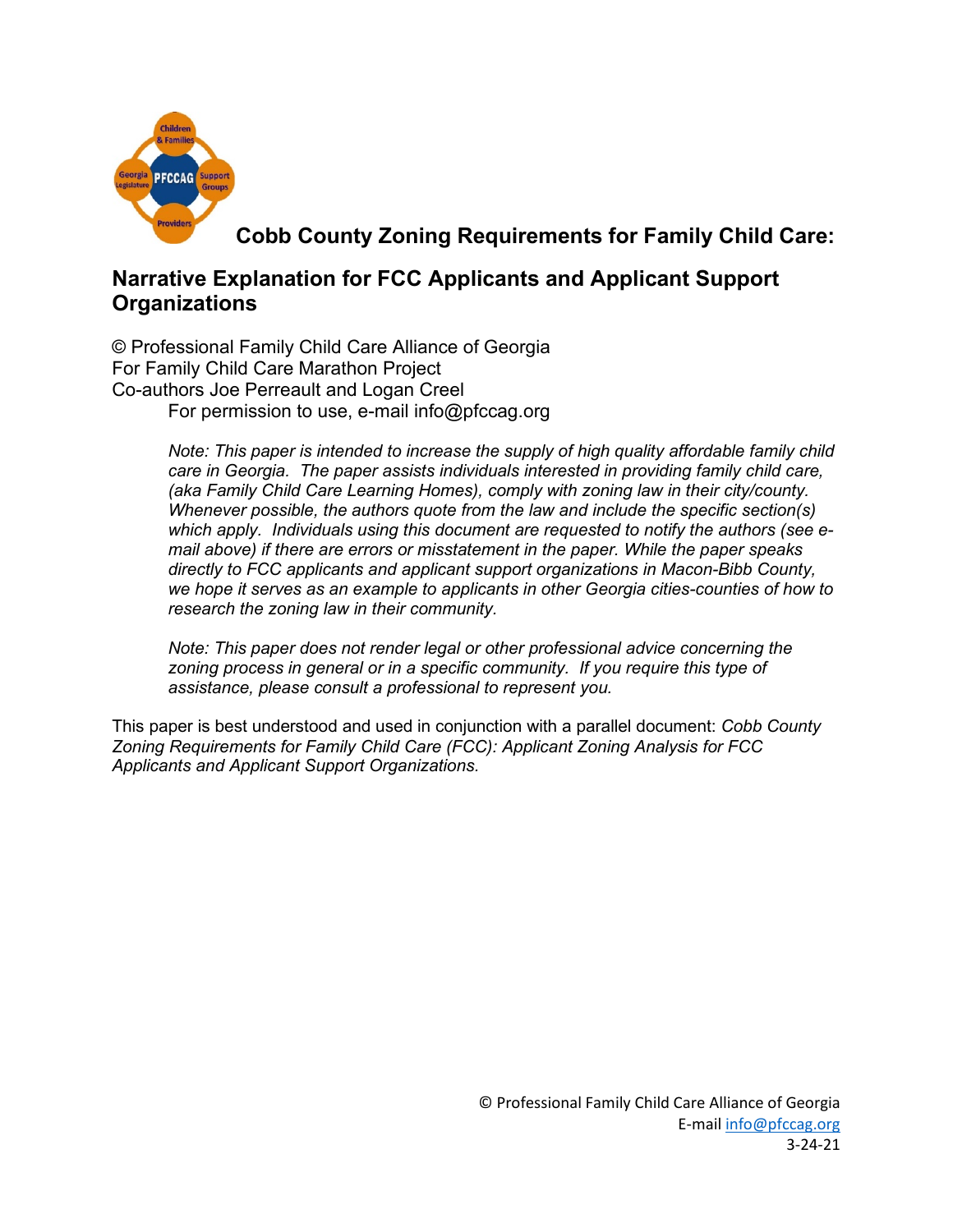

# **BACKGROUND: DEPARTMENT OF EARLY CARE AND LEARNING (DECAL) LICENSING REQUIREMENTS**

If you are interested in obtaining a FCCLH license, Bright From the Start: Department of Early Care and Learning (DECAL) requires you show proof you meet several requirements for businesses of the local government (city or county) where you live. Three (3) requirements, zoning permit, business permit, fire department inspections are common to all applicants\*. The DECAL publication, Applicant's Guide to Licensing for Family Child Care Learning Homes (Revised July 2020), Link:

<http://www.decal.ga.gov/documents/attachments/FCCLHApplicantGuide.pdf> describes the three as follows:

"Contact the local Fire Marshall to determine if there are local ordinances that apply to operating a Family Child Care Learning Home in your area.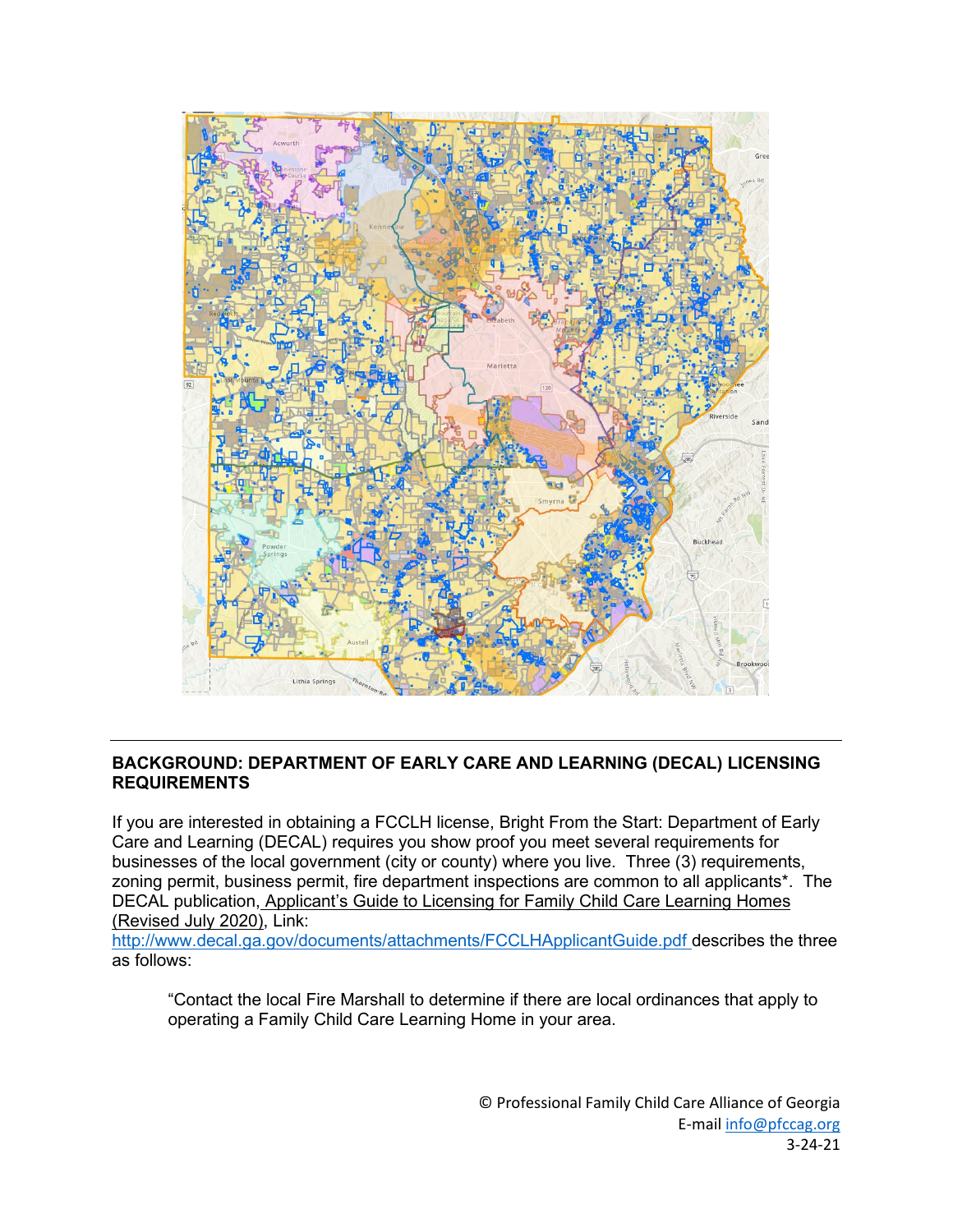Submit with the application a letter from the local zoning department indicating your residence is zoned for a Family Child Care, or a letter stating there are no zoning regulations.

Submit with the application a valid business license with the facility address or a letter stating a business license is not required/or will be issued upon completion of the Bright from the Start licensing process."

\*Source of water supply (Rules and Regulations Family Child Care Learning Homes 290-2-3.13 (1) (h) "Water supply and sewage disposal systems, if other than approved county or city systems, shall be approved by the proper authority having jurisdiction.

#### **IF YOU WANT TO BE A FAMILY CHILD CARE PROVIDER CARING FOR YOUNG CHILDREN WHILE THEIR PARENTS WORK, WHY DOES ZONING MATTER?**

In each county and often large cities, zoning laws are put in place to maintain a certain harmony to the community by limiting the uses of the land. For instance, you would not want there to be a massive coal mining operation in the middle of a large suburban neighborhood. These laws divide the county into "districts" or "zones" and determine in each district, what and where certain buildings may be built, what occupations may use those buildings, how much space they can take up, how far apart they have to be, how far from the road they need to be and so on. According to the Child Care Law Center, "Within each district, certain activities are allowed as a matter of right, meaning that property owners do not need to get permission from the local government to use their property in a particular 'pre-approved' manner"\* In a few Georgia counties/cities, (e.g. Clarkston, Roswell) Family Child Care (FCC) is permitted as a matter of right, although, even in these cities, a few conditions apply.

In most counties/cities, FCC is a use that must be explicitly allowed within a district. The property owner must apply for permission to use the property in the specified manner and agree to meet any "conditions" (aka conditional use requirements), stated in the law for that particular use. However, because each city/county establishes their own zoning law, there is wide variation in how FCC is treated. The differences may show up in how FCC is defined, in which districts it is permitted or not permitted, what conditions an applicant must comply with, and what is the cost, time, and process involved in obtaining permission to use your home as a FCC business.

This paper aims to answer the following questions for Cobb County based on the *Cobb County, Georgia Code of Ordinances*:

- How is *family child care* defined within Cobb County?
- What sort of conditions are put in place for *family child care*?
- How would I locate what district I live in to determine if I qualify?
- Within what district(s) is *family child care* allowed?
- If I do qualify, what do I need to do?
- Does it cost anything?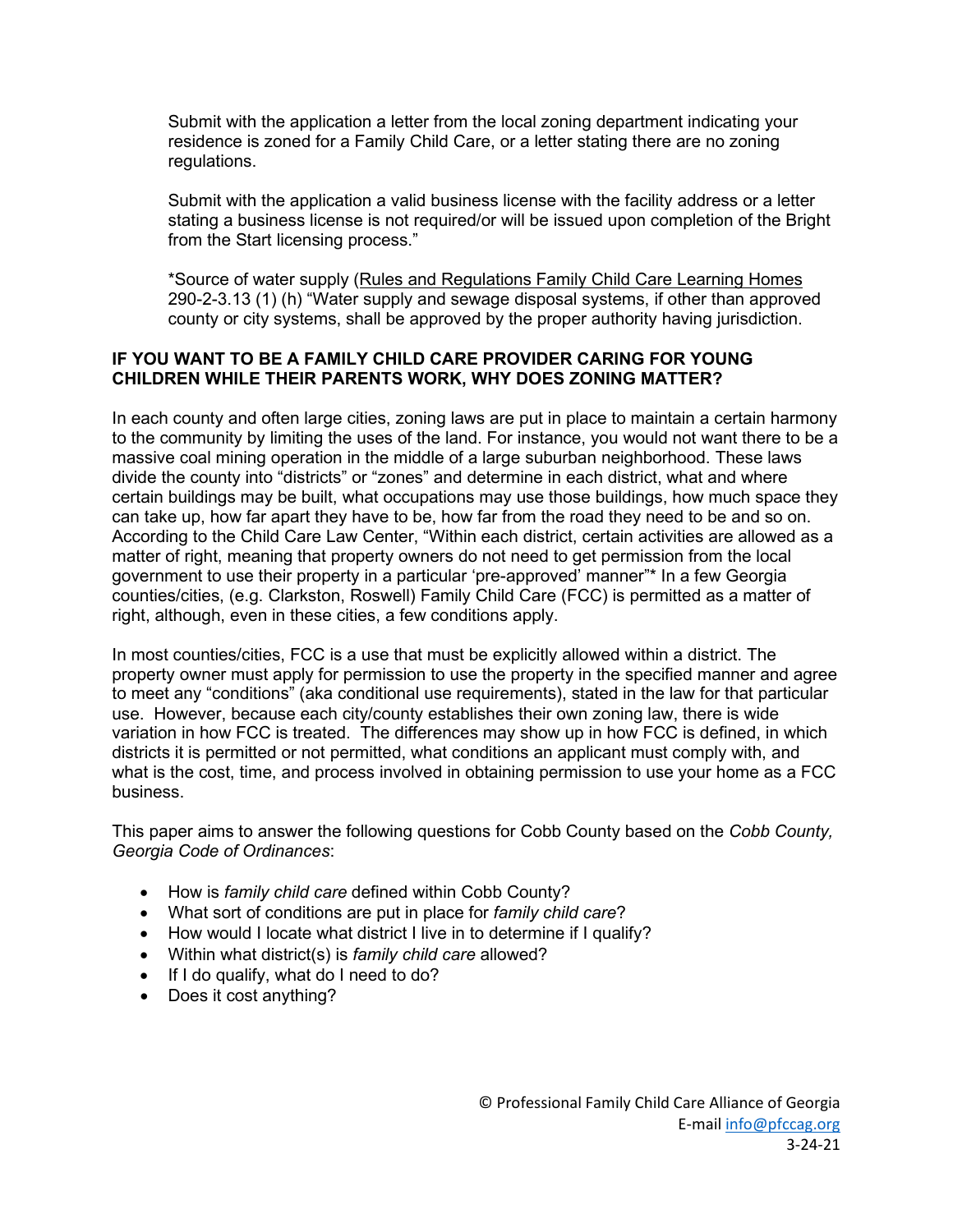**Note: While the paper speaks directly to FCC applicants and applicant support organizations in Cobb County, we hope it serves as an example to applicants in other Georgia cities-counties of how to research the zoning law in their community** 

\*Child Care Law Center, 2003, A Child Care Advocacy Guide to Land Use Principles.

# **HOW IS FAMILY CHILD CARE DEFINED WITHIN COBB COUNTY?**

Within Cobb County, Georgia, family childcare as a land use is defined as "in-home day care" under Article I Section 134-1 of the *Cobb County, Georgia Code of Ordinances***:**

"*In-home day care* means childcare provided within single-family districts subject to the following limitations:

(1) There shall be a maximum of six children for whom compensation is received.

(2) For purpose of this definition only, children who are related by direct blood kin or adoption to the childcare provider shall not be included in the calculation of the six-child limitation.

(3) The childcare shall not create a nuisance to immediately adjacent property owners.

- (4) Off-street parking must be provided for child pickup and dropoff; and
- (5) There shall be no employees."

"In-home day care" does *not* fall under the definition of a home occupation in Cobb County, Georgia.

#### **WHAT SORT OF CONDITIONS ARE PUT IN PLACE FOR FAMILY CHILD CARE?**

There are no sections containing conditions or special permits necessary for a family day care home in Cobb County. Thus, the following from the definition are the only conditions imposed on in-home day cares:

- You may only be paid for a maximum of six children.
- Children who are in the custody of the day care operator (either by blood or adoption) are *not* counted as part of the six children total.
- The childcare cannot create visual or auditory "nuisance" to the surrounding neighborhood.
- Off-street pickup / dropoff is required.
- No additional employees from the day-care operator.

#### **HOW WOULD I LOCATE WHAT DISTRICT I LIVE IN TO DETERMINE IF I QUALIFY?**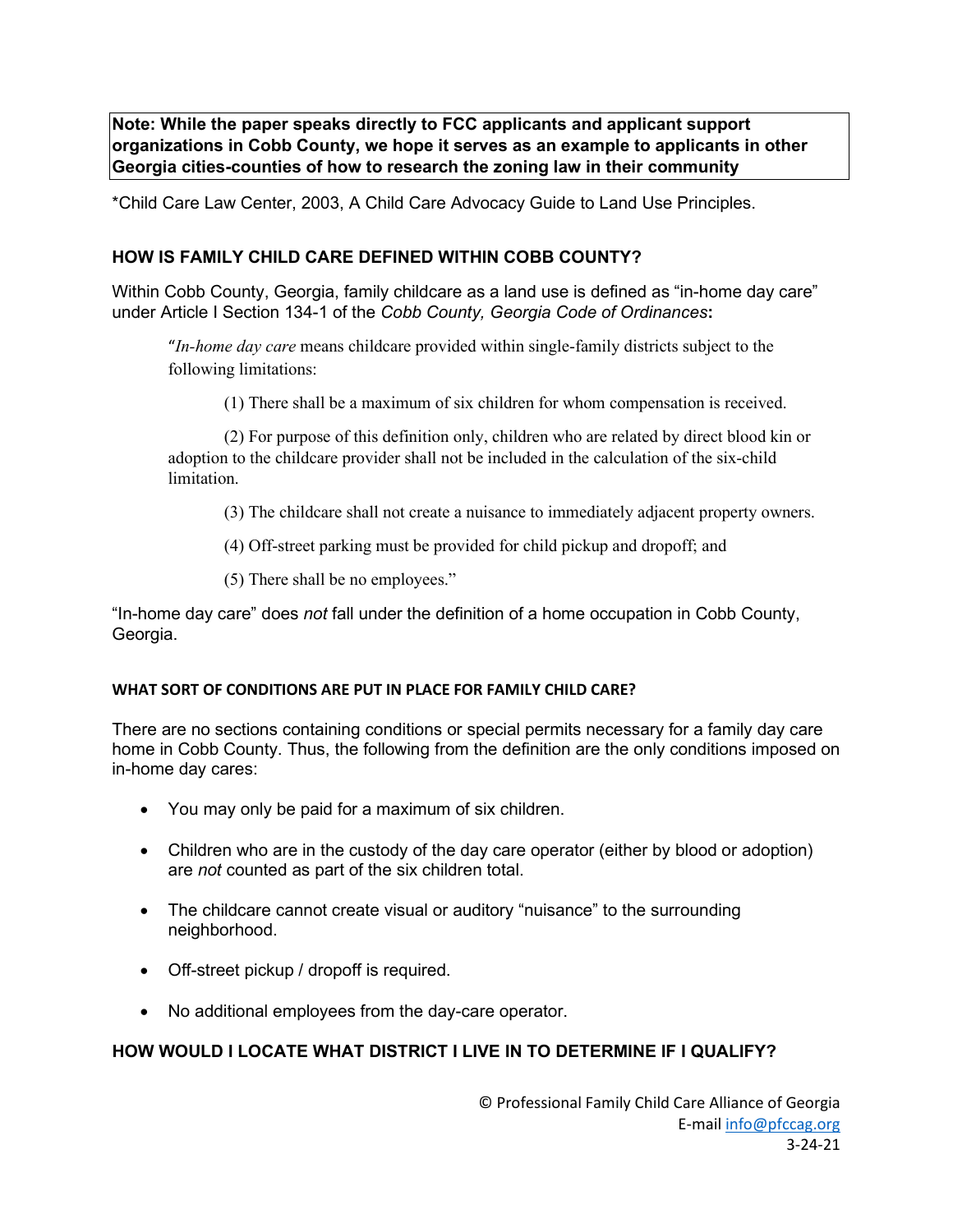We are going to travel to the Cobb County Zoning Viewer from the government website. Start at [www.cobbcounty.org](http://www.cobbcounty.org/) and from the *Services* tab choose *Maps*.



From the *Maps* page, scroll down until you see the option for *Zoning Information Map* and click.



© Professional Family Child Care Alliance of Georgia E-mail [info@pfccag.org](mailto:info@pfccag.org) 3-24-21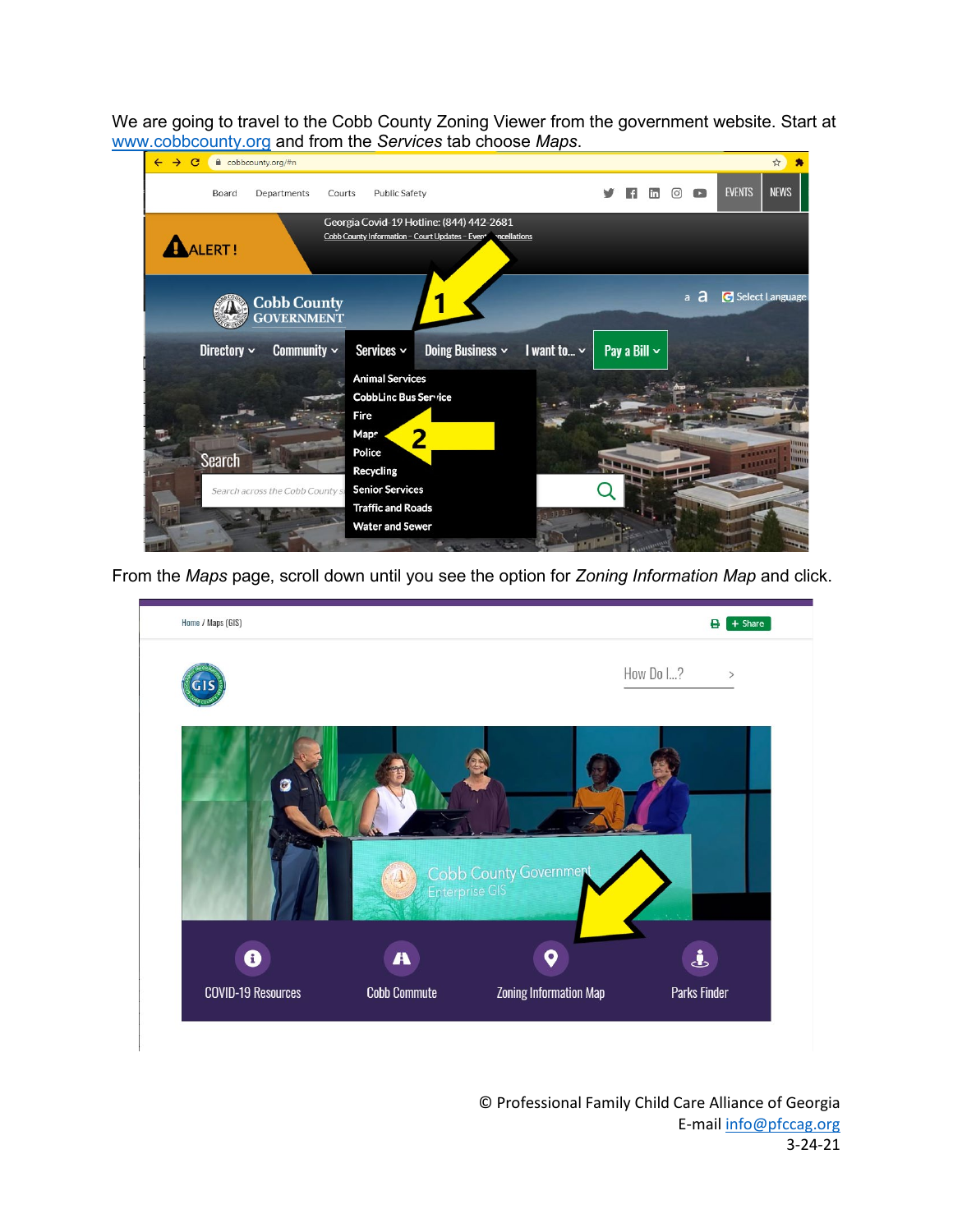You will now be inside the *Cobb Zoning Viewer* with a map of the entire county. To search for your address, go to the input search bar on the top left and type in your address. Then, you will need to click on the black dot that comes up representing the property to receive the zoning information. It will likely not be on the first page, so click the arrow within the box to cycle through the information available until you find the *Zoning District* page.



# **WHAT DISTRICT (S) ALLOW FAMILY CHILD CARE AND ARE THERE CONDITIONAL REQUIREMENTS?**

In Cobb County each use falls under one of four use cases: Permitted, Special Exception, Special Land Use Permit, or Prohibited Use. The classification of each district's use type is determined by the *Summary of uses* table in Section 134-192. In-home day care homes are only ever listed as either a Permitted or Prohibited use, so the conditions for Special Exceptions or Land Use Permits do not apply here.

If the applicant lives in a district where FCC is a **Permitted Use,** then the use is one intended for the district. There are no additional zoning restrictions outside of those posed above.

If the applicant lives in a district where FCC is a **Prohibited Use,** then the use is not intended for the district, and will not be allowed under most any circumstances.

#### **Refer to the table on the following page to determine use type by individual district.**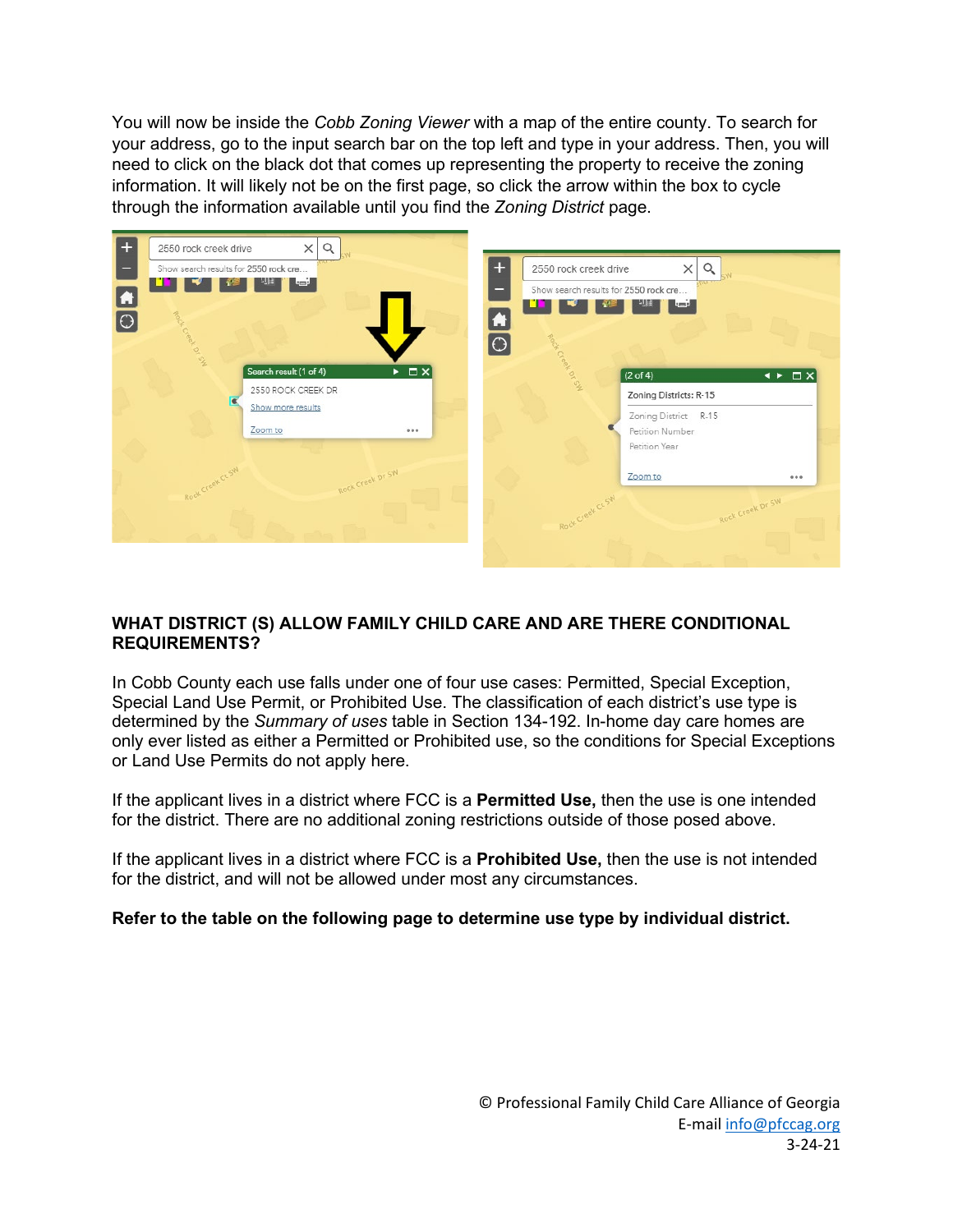|              | <b>RESIDENTIAL DISTRICTS</b>    |               |
|--------------|---------------------------------|---------------|
| Abbr         | <b>District Type</b>            | <b>Status</b> |
| <b>RR</b>    | <b>Rural Residential</b>        | Permitted     |
| $R-80$       | Single Family Residential       | Permitted     |
| $R-40$       | Single Family Residential       | Permitted     |
| $R-30$       | Single Family Residential       | Permitted     |
| $R-20$       | Single Family Residential       | Permitted     |
| $R-15$       | Single Family Residential       | Permitted     |
| $R-12$       | Single and Residential          | Permitted     |
| $RA-4$       | Cluster Residential             | Permitted     |
| <b>RA-5</b>  | <b>Cluster Residential</b>      | Permitted     |
| <b>RA-6</b>  | <b>Cluster Residential</b>      | Permitted     |
| $RM-8$       | MultiFamily Residential         | Permitted     |
| <b>RM-12</b> | MultiFamily Residential         | Permitted     |
| <b>RM-16</b> | MultiFamily Residential         | Permitted     |
| <b>RD</b>    | Two Family Residential Duplex   | Permitted     |
| <b>FST</b>   | <b>Townhouse Residential</b>    | Permitted     |
| SC           | Suburban Condominiums           | Prohibited    |
| UC           | Urban Condominiums              | Prohibited    |
| <b>RMR</b>   | <b>Residential Mid-Rise</b>     | Permitted     |
| <b>RHR</b>   | <b>Residential High-Rise</b>    | Permitted     |
| <b>PRD</b>   | Planned Residential Development | Permitted     |
| MHP/S        | Mobile Home Park/Subdivision    | Prohibited    |

| <b>COMMERCIAL AND RETAIL DISTRICTS</b> |                                    |               |
|----------------------------------------|------------------------------------|---------------|
| <b>Abbr</b>                            | <b>District Type</b>               | <b>Status</b> |
| IF                                     | <b>Future Industrial</b>           | Prohibited    |
| $\mathsf{L}$                           | Light Industrial                   | Permitted     |
| HI                                     | <b>Heavy Industrial</b>            | Permitted     |
| ΟI                                     | Office and Institutional           | Permitted     |
| <b>OS</b>                              | Office / Service                   | Permitted     |
| <b>LRO</b>                             | Low-Rise Office                    | Permitted     |
| <b>OMR</b>                             | <b>Office Mid-Rise</b>             | Permitted     |
| <b>OHR</b>                             | Office High-Rise                   | Permitted     |
| CF                                     | <b>Future Commercial</b>           | Prohibited    |
| GC                                     | <b>General Commercial</b>          | Permitted     |
| <b>LRC</b>                             | Limited Retail Commercial          | Permitted     |
| <b>NRC</b>                             | Neighborhood Retail Commercial     | Permitted     |
| <b>UVC</b>                             | Urban Village Commercial           | Permitted     |
| <b>CRC</b>                             | <b>Community Retial Commercial</b> | Permitted     |
| <b>RRC</b>                             | Regional Retail Commercial         | Permitted     |
| <b>NS</b>                              | Neighborhood Shopping              | Permitted     |
| <b>PSC</b>                             | <b>Planned Shopping Center</b>     | Permitted     |
| <b>PVC</b>                             | <b>Planned Village Community</b>   | Permitted     |
| <b>TS</b>                              | <b>Tourist Services</b>            | Permitted     |
| <b>RSL</b>                             | <b>Senior Living Facilities</b>    | Prohibited    |
| <b>RDR</b>                             | <b>Recreational Golf Range</b>     | Prohibited    |
| <b>OSC</b>                             | Open Space Community Overlay       | Prohibited    |

© Professional Family Child Care Alliance of Georgia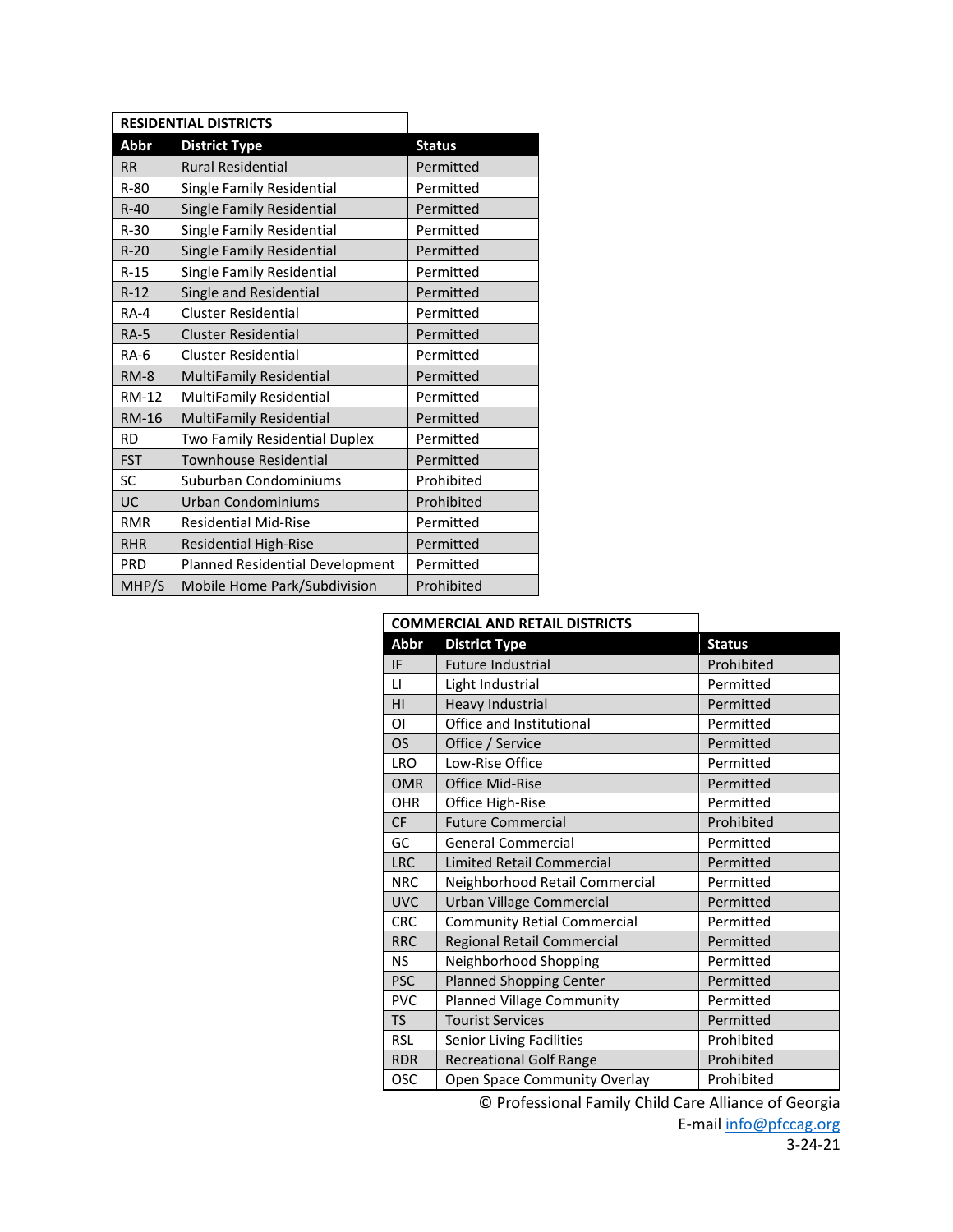# **IF I DO QUALIFY, WHAT DO I NEED TO DO?**

If you reside in a district that allows day care homes as a Permitted Use and your home complies with all the conditions laid out in the definition, then the next step is to begin obtaining the necessary documents for the DECAL license. As previously stated, there are three primary documents to be obtained: a Zoning Certificate, a business license, and the fire inspection permit.

# Zoning Certificate:

Cobb County's procedures for obtaining a Zoning Certificate are detailed in this document provided on their website:

[https://s3.us-west-2.amazonaws.com/cobbcounty.org.if-us-west-2/prod/2018-11/zoning-certf-](https://s3.us-west-2.amazonaws.com/cobbcounty.org.if-us-west-2/prod/2018-11/zoning-certf-2018.pdf)[2018.pdf](https://s3.us-west-2.amazonaws.com/cobbcounty.org.if-us-west-2/prod/2018-11/zoning-certf-2018.pdf)

In summary, a request for Zoning Certificate can be sent through email or physical mail to Tim Pearce. This request requires a legible survey and legal description showing the boundary lines of the property. A survey can be obtained through contacting the *Cobb County Deeds and Records Department* at the number 770-528-1328.

The request can be emailed to [tim.pearce@cobbcounty.org](mailto:tim.pearce@cobbcounty.org) or mailed to the following address: Cobb County Community Development Agency c/o Tim Pearce P.O. Box 649 Marietta, GA 30061

Business License:

The application package for a business licenses [sole proprietorship] can be found at the following link:

[https://s3.us-west-2.amazonaws.com/cobbcounty.org.if-us-west-2/prod/2018-07/soleprop-2016](https://s3.us-west-2.amazonaws.com/cobbcounty.org.if-us-west-2/prod/2018-07/soleprop-2016-including-hb87aff.pdf) [including-hb87aff.pdf](https://s3.us-west-2.amazonaws.com/cobbcounty.org.if-us-west-2/prod/2018-07/soleprop-2016-including-hb87aff.pdf)

Most all documents and affidavits are included in this application, but a Certificate of Occupancy will still be required to be obtained, as well as proof of identification, such as a valid license. A checklist of items can be found at the following link:

[https://s3.us-west-2.amazonaws.com/cobbcounty.org.if-us-west-2/prod/2018-12/BL\\_new-app](https://s3.us-west-2.amazonaws.com/cobbcounty.org.if-us-west-2/prod/2018-12/BL_new-app-checkoff-list_2018.pdf)[checkoff-list\\_2018.pdf](https://s3.us-west-2.amazonaws.com/cobbcounty.org.if-us-west-2/prod/2018-12/BL_new-app-checkoff-list_2018.pdf)

The business license package, once filled out, will be sent to the same mailing address as above:

Cobb County Community Development Agency P.O. Box 649 Marietta, GA 30061-0649

They may also be presented in person at: